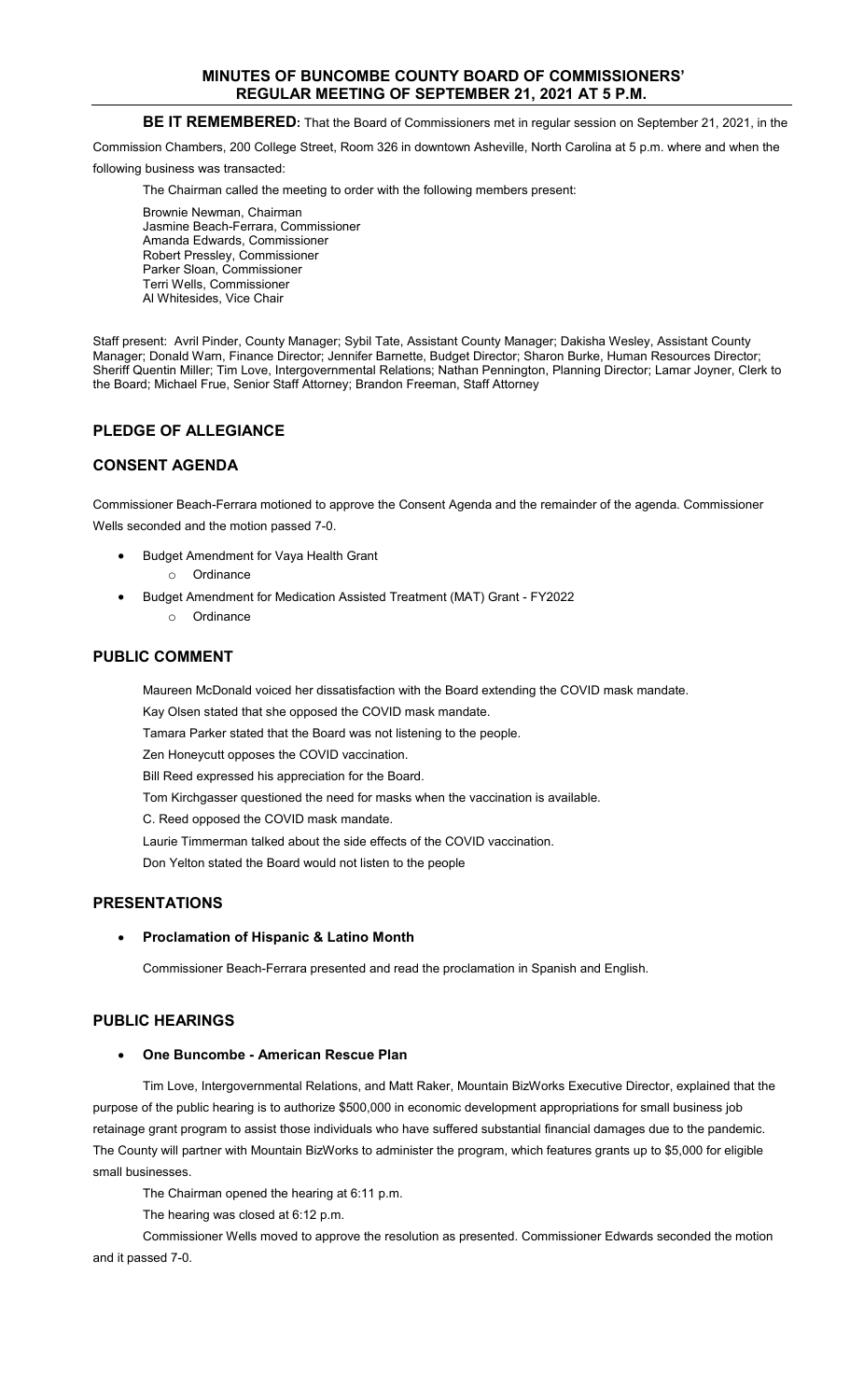## • **FY 2023 Annual Section 5311 Administrative and Capital Grant Application**

Matt Cable, Planning Manager, provided background about the application process and the County role in providing the transportation service through Mountain Mobility.

The Chairman opened the hearing at 6:16 p.m.

The hearing was closed at 6:17 p.m.

Commissioner Pressley moved to adopt the Resolution Authorizing the Filing of Application with the North Carolina Department of Transportation Integrated Mobility Division for Grant Years FY 2023 – FY 2027, for Federal Transportation Assistance. Vice Chair Whitesides seconded the motion and it passed 7-0.

Commissioner Wells moved to adopt the Resolution Authorizing the Chairperson to Execute an Application for FY 2023 Public Transportation Program Funding, Enter Into Agreement with the North Carolina Department of Transportation, and to Provide the Necessary Certifications and Grant Documents. Commissioner Beach-Ferrara seconded the motion and it passed 7-0.

### • **Emergency Paid Sick Leave**

Sharon Burke, Human Resources Director, explained that the policy change would provide salary continuation for employees who are either sick due to COVID-19 or are required to quarantine due to COVID-19 exposure.

The Chairman opened the hearing at 6:21 p.m.

The hearing was closed at 6:22 p.m.

Vice Chair Whitesides moved to approve the policy change as presented. Commissioner Sloan seconded the motion and it passed 7-0.

### **NEW BUSINESS**

## • **Consideration of Order Extending Requirements for Face Coverings in Public Spaces**

Michael Frue, Senior Staff Attorney, stated that the data trends supported extending the order.

Commissioner Sloan moved to extend requirements for face coverings in public spaces. Commissioner Beach-Ferrara seconded the motion and it passed 6-1. (NOES-Pressley)

#### • **Ferry Road Property Analysis and Site Planning – Phase 1**

Tim Love, Intergovernmental Relations, and Kim Williams, Equinox, detailed the Board on the site plan options and scenarios for the Phase 1 Review of the Ferry Road property. The Board considered the plans and provided feedback on preferences that they hope to see in future detailed plans.

Vice Chair Whitesides moved to authorize staff to proceed with the remaining phases of the contract. Commissioner Edwards seconded the motion and it passed 7-0.

#### • **Resolution Replacing the Substance Abuse Policy for Mountain Mobility with the Drug and Alcohol Testing Policy for Mountain Mobility, Buncombe County's Community Transportation System**

William High, Planning, explained the purpose of the resolution.

Commissioner Wells moved to approve the resolution as presented. Commissioner Sloan seconded the motion and it passed 7-0.

## • **Resolution Approving Revisions to the System Safety Plan for Mountain Mobility, Buncombe County's Community Transportation System**

William High, Planning, explained the purpose of the resolution.

Chairman Newman moved to approve the resolution as presented. Commissioner Wells seconded the motion

and it passed 7-0.

#### • **Resolution Amending the Title VI Plan and Authorizing the Chairperson to: Sign the Title VI Plan Review and Approval Document, Execute a Title VI Nondiscrimination Agreement, and Execute Necessary U.S. DOT Title VI Assurances for Mountain Mobility**

William High, Planning, explained the purpose of the resolution.

Chairman Newman moved to approve the resolution as presented. Commissioner Wells seconded the motion and it passed 7-0.

#### • **Budget Amendment for State Lottery Application Project –Buncombe County Schools Repaving**

Jennifer Barnette, Budget Director, explained the budget amendment.

Commissioner Pressley moved to approve the budget amendment as presented. Commissioner Wells seconded and the motion passed 7-0.